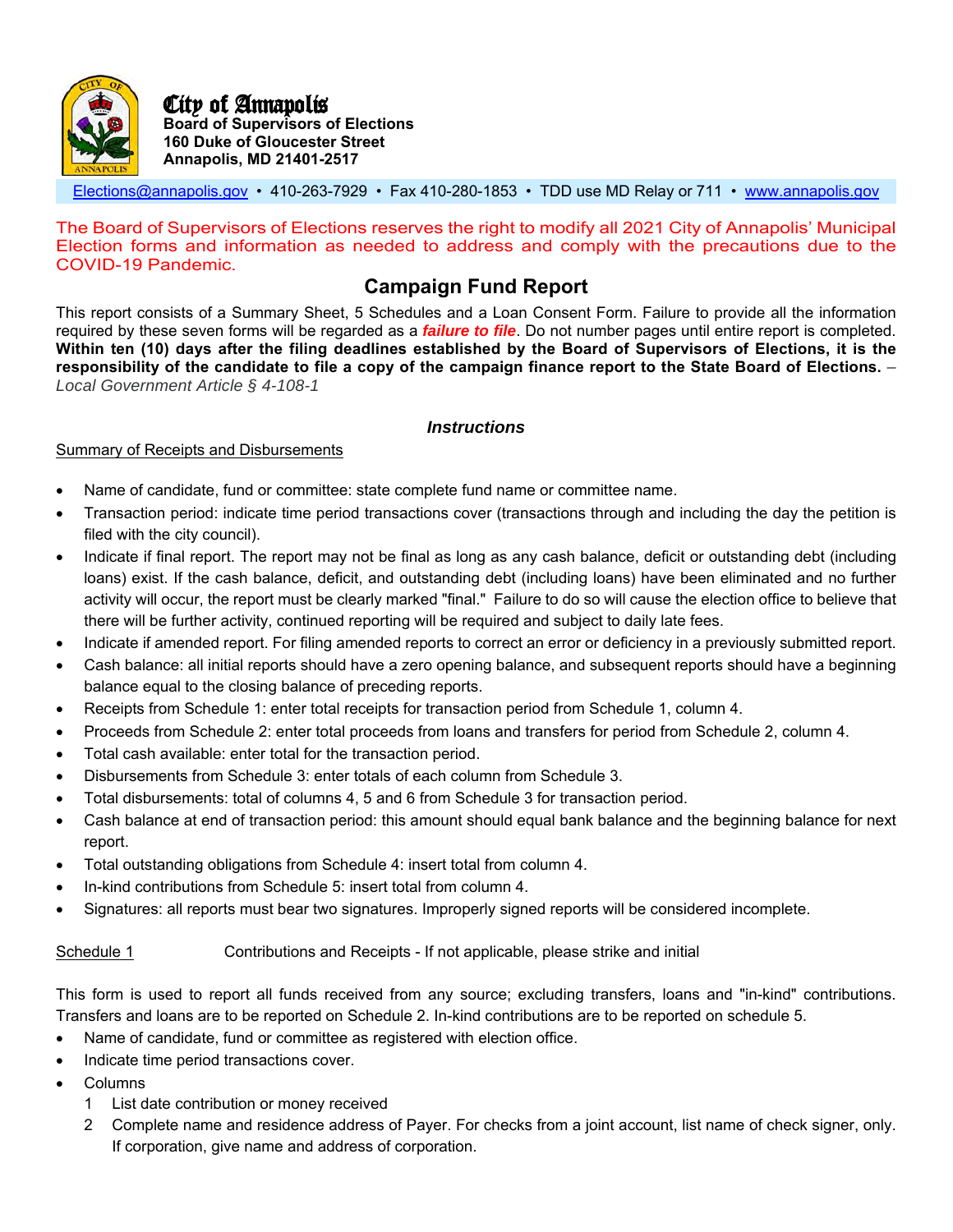- 3 Description of receipt
	- Code (from table below); price per ticket; indicate form of payment: check, cash or EFT (credit card, online, mobile).

| Code | <b>Description</b>                                                              |
|------|---------------------------------------------------------------------------------|
| C.   | Contributions of cash, check or EFT. Include check or receipt number.           |
| T    | Tickets. List price per ticket.                                                 |
|      | Items sold. List total gross sales.                                             |
| R.   | Rebates, refunds or discounts.                                                  |
|      | Other items not covered above. If this code is used, a description is required. |

- **Aggregate amount received from Payer to date - If prior funds have been received from the contributor, record the TOTAL of all amounts received in the current election cycle (November 8, 2017 to date) from such individual or organization.** 

- 4 Amount
- Report the amount received from payer in column 2 for the report period.
- Total amounts in column 4 at bottom of page.

Schedule 2 Loans and Transfers – If not applicable, please strike and initial

This form is used to report all funds from loans and transfers.

- Name of candidate, fund or committee as registered with election office.
- Indicate time period transactions cover.
- Columns
	- 1 List date proceeds of loan or transfer were received.
	- 2 List complete name and address of lender or transferor.
	- 3 Describe whether proceeds are from loans or transfers. Also, aggregate proceeds of all loans or transfers from this source.
	- 4 Indicate if a Loan Consent Form is filed with this report. **New loans require a Loan Consent Form unless the loan is from the candidate or the candidate's spouse.**
	- 5 Report the amount of loans or transfers from this source for the report period.
- Total amounts in column 4 at bottom of page.

Schedule 3 Disbursements– If not applicable, please strike and initial

- Name of candidate, fund or committee as registered with election office.
- Indicate time period transactions cover.
- Columns
	- 1 Date of disbursement
	- 2 Payee and address. Provide complete name and address of payee.
	- 3. Payment Method. Indicate form of payment. EFT includes credit/debit cards, ACH, online services such as PayPal.
	- 4 All payments other than loan payments and transfers to other funds. Record in this column all disbursements not recorded in columns 4 or 5. Identify all such expenses by reference to one of the following codes, listing check or receipt numbers, if available.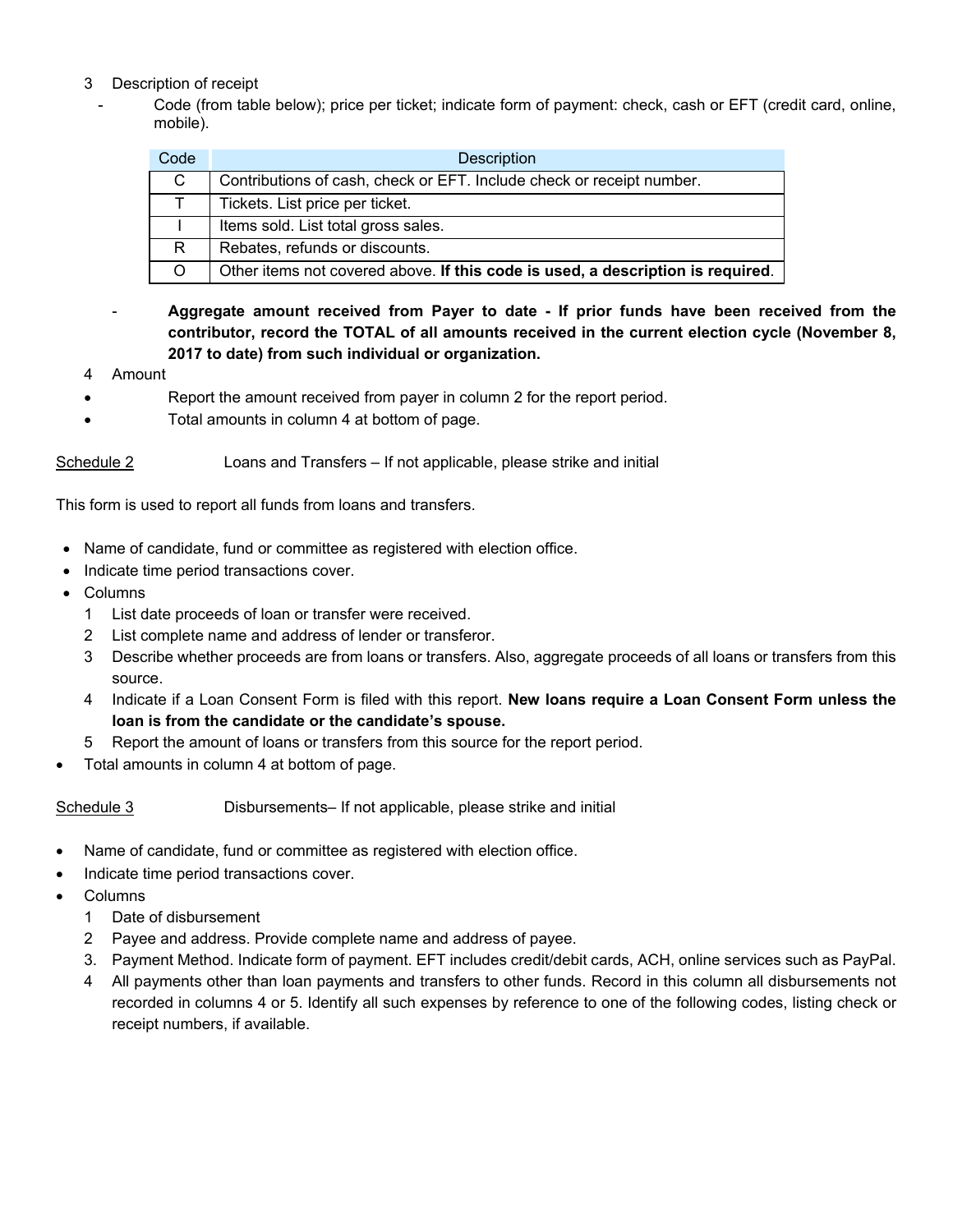| Code      | Description                                                                       |
|-----------|-----------------------------------------------------------------------------------|
| S         | Salaries and payroll taxes                                                        |
| C.        | Compensation for personal services                                                |
| CO.       | Contributions to candidates or committees                                         |
| FE.       | Field expenses - gas, meals, etc.                                                 |
| B.        | <b>Broadcasting</b>                                                               |
| <b>PL</b> | Publicity - literature, advertising, bill boards, etc.                            |
| R.        | Rent                                                                              |
| <b>OS</b> | Office supplies and expenses                                                      |
| P         | Postage                                                                           |
| F.        | Fund-raising expenses                                                             |
| ∩         | Other - items not covered above. If this code is used, a description is required. |

- 5 Loan payments. Record in this column all payments of loans.
- 6 Transfers to other funds. Record in this column all funds which are being transferred to another fund. Name and address of treasurer is required in column 2; name of fund or committee and amount in column 6.
- Total this page. Record totals at bottom of columns 4, 5 and 6 respectively.

Schedule 4 Outstanding obligations as of end of report period– If not applicable, please strike and initial

All debts, including loans, which are unpaid as of the date of this report must be recorded on Schedule 4.

- Name of candidate, fund or committee as registered with election office.
- Indicate time period transactions cover.
- Columns
	- 1 Name and address. Record complete name and principal address of person or firm to whom debt or loan is owed.
	- 2 Description of debt. State purpose of debt, or if loan so state.
	- 3 Date debt incurred. Indicate date debt was incurred.
	- 4 Amount. Total amount due.
- Total column 4 at bottom of page.

Schedule 5 **In-kind contributions– If not applicable**, please strike and initial

- Name of candidate, fund or committee as registered with election office.
- Indicate time period transactions cover.
- Columns
	- 1 Date in-kind contribution received
	- 2 Name and address of contributor. List full name and residence address of contributor.
	- 3 Description of in-kind contributions. List the nature of any gift or service, i.e., use of office space, automobiles, aircraft, boats, mobile units or any valuable thing or service made available for use by the candidate, committee or representative of any political party to be used in promoting or aiding the success or defeat of any candidate, political party, principal or proposition submitted to a vote at any election.
	- 4 Fair market value. List the approximate fair market value of this gift or service.
- Loan Consent Form Only applicable if reporting a new loan on Schedule 2 that is not from the candidate or the candidate's spouse to the candidate's own campaign committee.

All information must be complete and fully executed by all parties. Incomplete forms will be regarded as a failure to file.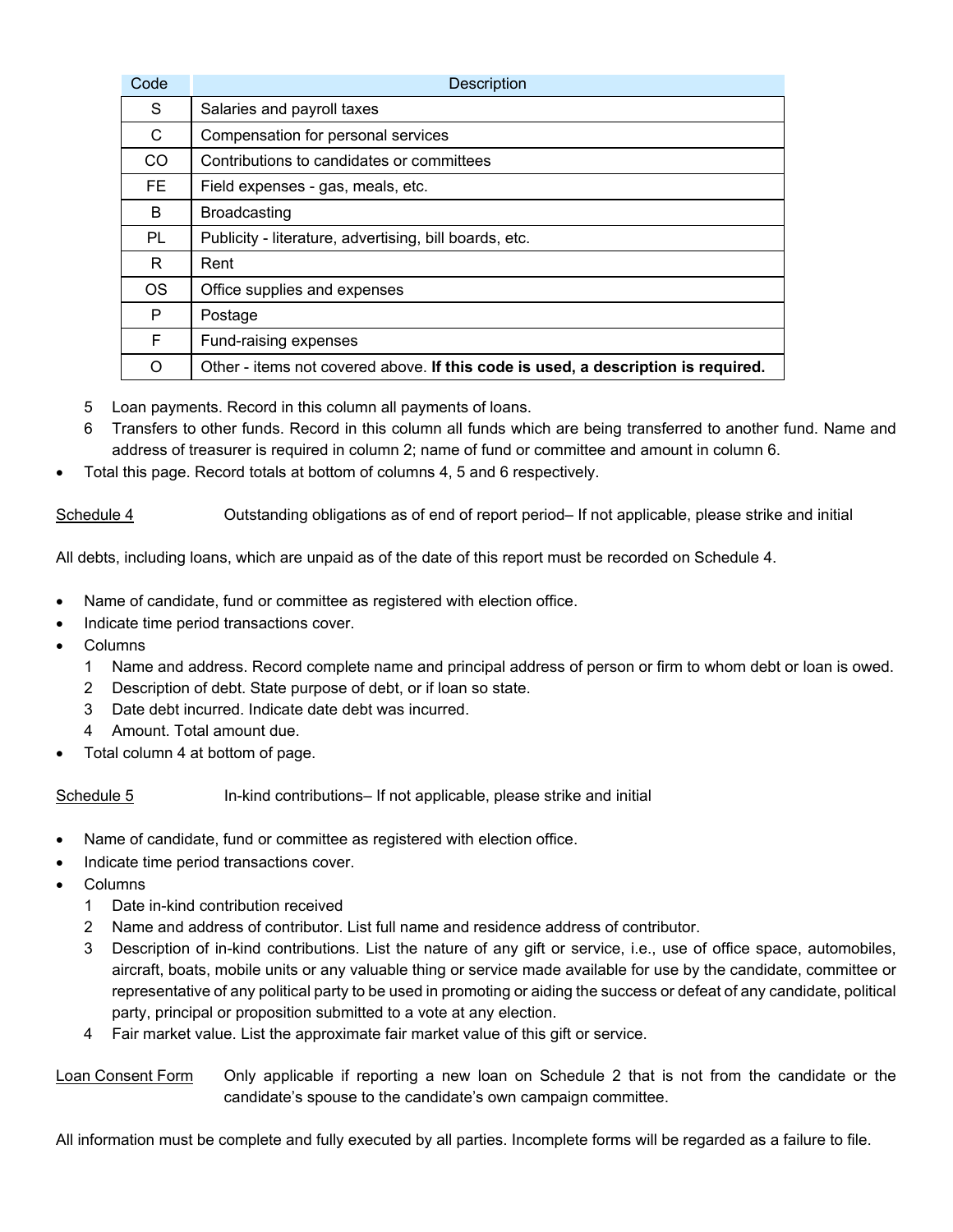

Elections@annapolis.gov • 410-263-7929 • Fax 410-280-1853 • TDD use MD Relay or 711 • www.annapolis.gov

## **Campaign Fund Report Summary of Receipts and Disbursements**

|                |                                | Name of candidate, fund or committee as filed with the election office Office                                                                                                                          |                                           | Ward                                           |
|----------------|--------------------------------|--------------------------------------------------------------------------------------------------------------------------------------------------------------------------------------------------------|-------------------------------------------|------------------------------------------------|
|                | <b>Bank information</b>        | <b>Bank name</b>                                                                                                                                                                                       |                                           | <b>Account number</b>                          |
| 1.             | Checking                       |                                                                                                                                                                                                        | On file with Elections Office             |                                                |
| 2 <sub>1</sub> | Other                          |                                                                                                                                                                                                        | On file with Elections Office             |                                                |
|                |                                |                                                                                                                                                                                                        | On file with Elections Office             |                                                |
|                | Transaction period from:       | Due no later than 4:30PM on the dates specified in the Candidate Handbook                                                                                                                              | <u> 2000 - Andrea Andrew Maria (h. 18</u> |                                                |
|                |                                | Final Report (Check if you intend to close the account.) Surplus funds distributed to (4.44.040):<br>Amended Report (Check if this is a filing of an amended report for the above transaction period.) |                                           |                                                |
|                |                                | <b>Summary of Receipts and Disbursements</b>                                                                                                                                                           |                                           |                                                |
| 1.             |                                | Cash balance - beginning of transaction period                                                                                                                                                         | \$                                        |                                                |
| 2.             |                                | Receipts from Schedule 1, column 4                                                                                                                                                                     |                                           |                                                |
| 3.             |                                | Proceeds from Schedule 2, column 4                                                                                                                                                                     |                                           |                                                |
| 4.             |                                | Total cash available (Add lines 1, 2 and 3)                                                                                                                                                            | \$                                        | <u> 1989 - Johann Barnett, fransk kongresu</u> |
| 5.             | Disbursements from Schedule 3: |                                                                                                                                                                                                        |                                           |                                                |
|                | Column 4                       | \$<br><u> 1980 - Johann Barbara, martin amerikan basar da</u>                                                                                                                                          |                                           |                                                |
|                | Column <sub>5</sub>            |                                                                                                                                                                                                        |                                           |                                                |
|                | Column 6                       |                                                                                                                                                                                                        |                                           |                                                |
| 6.             | <b>Total disbursements</b>     |                                                                                                                                                                                                        | \$                                        |                                                |
| 7.             |                                | Cash balance - end of transaction period (Subtract line 6 from line 4)                                                                                                                                 |                                           |                                                |
| 8.             |                                | Total outstanding obligations from Schedule 4                                                                                                                                                          | \$                                        |                                                |
| 9.             |                                | In-kind contributions from Schedule 5, column 4                                                                                                                                                        | \$                                        |                                                |

Under penalty of perjury, I declare that I have examined this report, including accompanying schedules and statements, and to the best of my knowledge and belief it is true, correct and complete. (If report of candidate, candidate and treasurer must sign report; if committee, treasurer and chair must sign report.)

| Candidate                   | Date |
|-----------------------------|------|
|                             |      |
| Treasurer                   | Date |
|                             |      |
| Chair of Committee or Slate | Date |
|                             |      |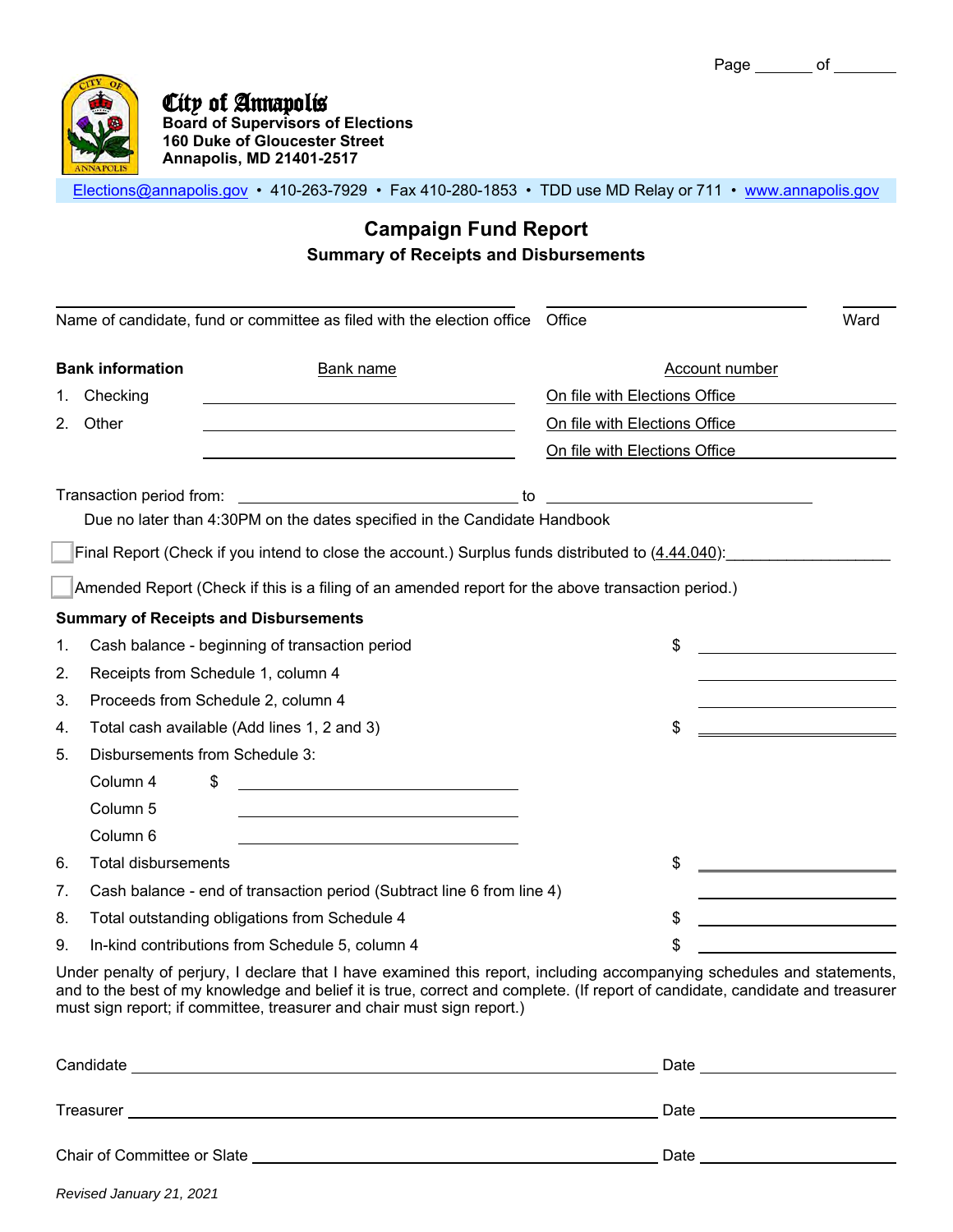Elections@annapolis.gov • 410-263-7929 • Fax 410-280-1853 • TDD use MD Relay or 711 • www.annapolis.gov

Name of candidate, fund or committee

Report period - transactions from the state of the state of the state of the state of the state of the state of the state of the state of the state of the state of the state of the state of the state of the state of the st

## **Schedule 1 - Contributions and Receipts**

(Excluding Transfers, Loans and In-kind Contributions)

| Date<br>received | Complete name and residence<br>address of Payer** |        | TENDICATION TRANSPORTS CORTIG THE NITRE CONTRIBUING | Description of receipt. See instructions for code. | Amount |
|------------------|---------------------------------------------------|--------|-----------------------------------------------------|----------------------------------------------------|--------|
|                  |                                                   | Code * | <b>Ticket price</b>                                 | Cash                                               |        |
|                  |                                                   |        |                                                     | Check #                                            |        |
|                  |                                                   |        | * T, enter price per ticket EFT                     |                                                    |        |
|                  | "Other" Description:                              |        |                                                     | Rcpt#                                              |        |
|                  | AGGREGATE AMOUNT RECEIVED FROM PAYER TO DATE \$   |        |                                                     |                                                    |        |
|                  |                                                   | Code * | <b>Ticket price</b>                                 | Cash                                               |        |
|                  |                                                   |        |                                                     | Check #                                            |        |
|                  |                                                   |        | * T, enter price per ticket                         | <b>EFT</b>                                         |        |
|                  | "Other" Description:                              |        |                                                     | Rcpt#                                              |        |
|                  | AGGREGATE AMOUNT RECEIVED FROM PAYER TO DATE \$   |        |                                                     |                                                    |        |
|                  |                                                   | Code * | <b>Ticket price</b>                                 | Cash                                               |        |
|                  |                                                   |        |                                                     | Check #                                            |        |
|                  |                                                   |        | * T, enter price per ticket EFT                     |                                                    |        |
|                  | "Other" Description:                              |        |                                                     | Rcpt#                                              |        |
|                  | AGGREGATE AMOUNT RECEIVED FROM PAYER TO DATE \$   |        |                                                     |                                                    |        |
|                  |                                                   | Code * | Ticket price                                        | Cash                                               |        |
|                  |                                                   |        |                                                     | Check #                                            |        |
|                  |                                                   |        | * T, enter price per ticket                         | <b>IEFT</b>                                        |        |
|                  | "Other" Description:                              |        |                                                     | Rcpt#                                              |        |
|                  | AGGREGATE AMOUNT RECEIVED FROM PAYER TO DATE \$   |        |                                                     |                                                    |        |
|                  |                                                   | Code * | <b>Ticket price</b>                                 | Cash                                               |        |
|                  |                                                   |        |                                                     | Check #                                            |        |
|                  |                                                   |        | * T, enter price per ticket                         | <b>EFT</b>                                         |        |
|                  | "Other" Description:                              |        |                                                     | Rcpt#                                              |        |
|                  | AGGREGATE AMOUNT RECEIVED FROM PAYER TO DATE \$   |        |                                                     |                                                    |        |
|                  |                                                   |        |                                                     | \$<br>Total this page                              |        |

\*\*Note – In order to receive contributions from a Political Action Committee (PAC), the PAC must be registered as certified/qualified and active with the Maryland State Board of Elections. If a PAC directly or indirectly, expends \$51.00 or more to aid or oppose the nomination or election of a candidate, the PAC shall report a statement of contributions and expenditures to the candidate's treasurer and said statement shall be included in this report. This provision applies to any PAC located outside of the City with respect to any expenditures of funds within the City.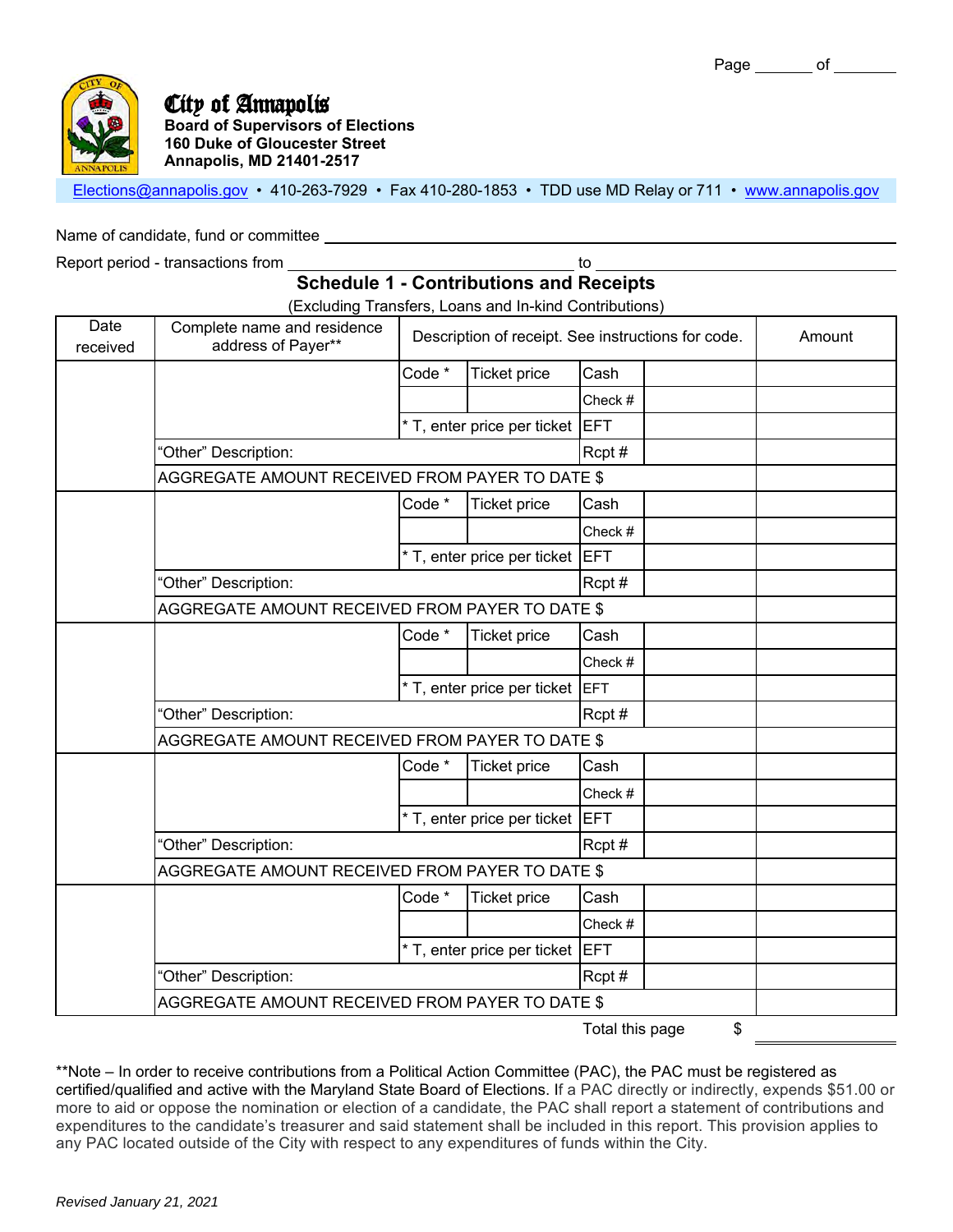

## City of Annapolis

**Board of Supervisors of Elections 160 Duke of Gloucester Street Annapolis, MD 21401-2517**

Elections@annapolis.gov • 410-263-7929 • Fax 410-280-1853 • TDD use MD Relay or 711 • www.annapolis.gov

Name of candidate, fund or committee

Report period - transactions from to

**Schedule 2 - Loans and Transfers**

| Date<br>received | Complete name and residence<br>address of lender or transferor | Description of loan or transfer                                                          | Amount |
|------------------|----------------------------------------------------------------|------------------------------------------------------------------------------------------|--------|
|                  |                                                                |                                                                                          |        |
|                  |                                                                | Aggregate amount of<br>loan or transfer<br>\$                                            |        |
|                  |                                                                | Loan Consent Form filed herewith Yes                                                     |        |
|                  |                                                                | Aggregate amount of<br>loan or transfer<br>\$                                            |        |
|                  |                                                                | Loan Consent Form filed herewith<br>Yes                                                  |        |
|                  |                                                                | Aggregate amount of<br>loan or transfer<br>\$                                            |        |
|                  |                                                                | Loan Consent Form filed herewith Yes                                                     |        |
|                  |                                                                | Aggregate amount of<br>loan or transfer<br>\$                                            |        |
|                  |                                                                | Loan Consent Form filed herewith<br>Yes                                                  |        |
|                  |                                                                |                                                                                          |        |
|                  |                                                                | Aggregate amount of<br>loan or transfer<br>\$                                            |        |
|                  |                                                                | Loan Consent Form filed herewith Ves                                                     |        |
|                  |                                                                | Aggregate amount of<br>loan or transfer<br>\$                                            |        |
|                  |                                                                | Loan Consent Form filed herewith<br>Yes                                                  |        |
|                  |                                                                | Aggregate amount of<br>loan or transfer<br>\$<br>Loan Consent Form filed herewith<br>Yes |        |
|                  |                                                                | Aggregate amount of<br>loan or transfer<br>\$                                            |        |
|                  |                                                                | Loan Consent Form filed herewith Yes<br>¢<br>Total thic nago                             |        |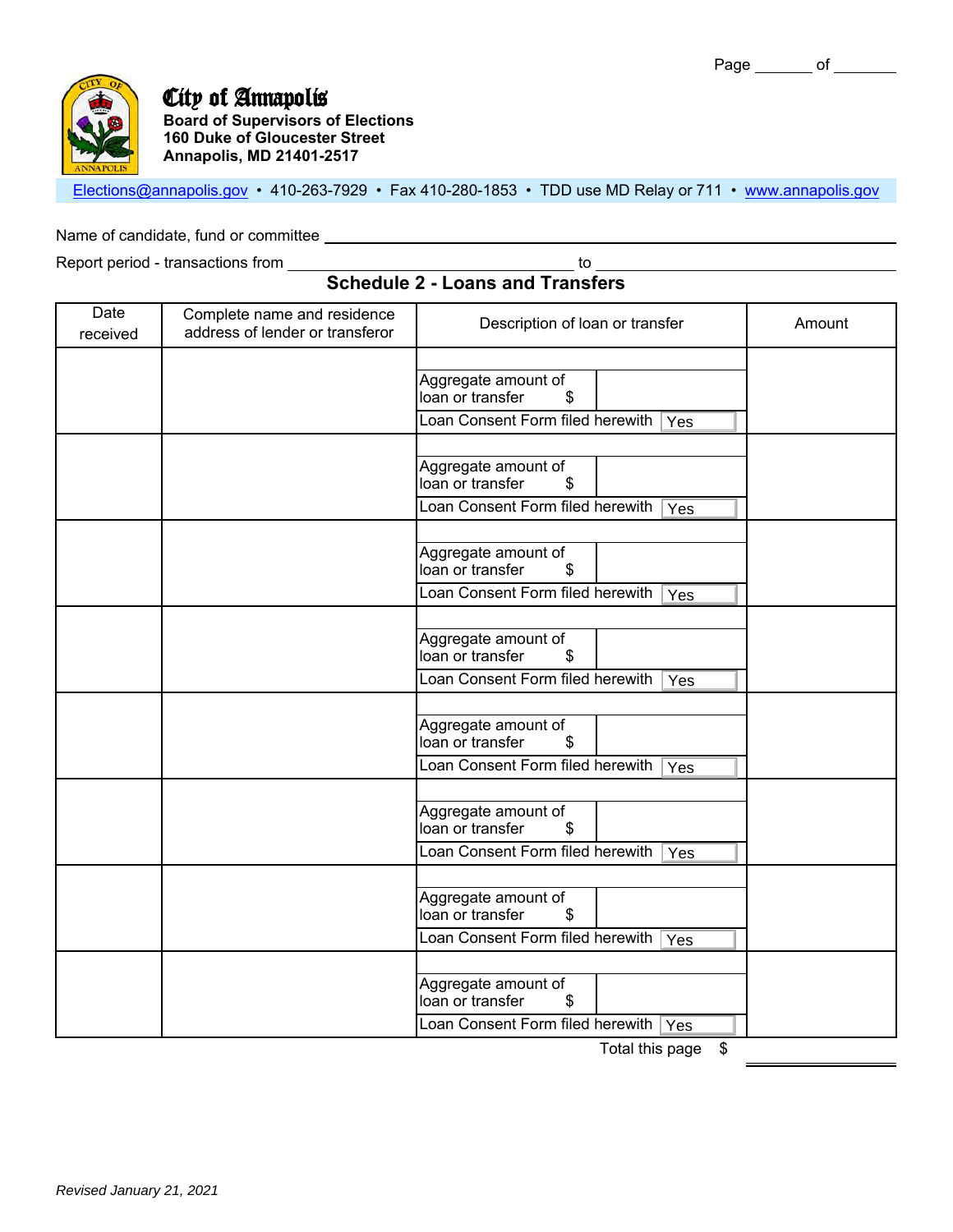Page of



# City of Annapolis

| <b>Board of Supervisors of Elections</b> |
|------------------------------------------|
| <b>160 Duke of Gloucester Street</b>     |
| <b>Annapolis, MD 21401-2517</b>          |

Elections@annapolis.gov • 410-263-7929 • Fax 410-280-1853 • TDD use MD Relay or 711 • www.annapolis.gov

Name of candidate, fund or committee

Report period - transactions from \_\_\_\_\_\_\_\_\_\_\_\_\_\_\_\_\_\_\_\_\_\_\_\_\_\_\_\_\_\_\_\_\_\_\_ to

## **Schedule 3 - Disbursements**

| $\mathbf 1$ | $\overline{2}$      | $\overline{3}$       |                                                                          | $\overline{4}$ | $\overline{5}$   | 6                                                                  |        |
|-------------|---------------------|----------------------|--------------------------------------------------------------------------|----------------|------------------|--------------------------------------------------------------------|--------|
| Date        | Payee and Address   | Payment Method       | All payments other than<br>loan payments and<br>transfers to other funds |                | Loan<br>Payments | Transfers to other funds (candidate<br>or committee name required) |        |
|             |                     |                      | Code                                                                     | Amount         | Amount           | Name                                                               | Amount |
|             |                     | Check #              |                                                                          |                |                  |                                                                    |        |
|             |                     | Cash                 |                                                                          |                |                  |                                                                    |        |
|             |                     | <b>EFT</b>           |                                                                          |                |                  |                                                                    |        |
|             |                     | "Other" Description: |                                                                          |                |                  |                                                                    |        |
|             |                     | Check #              |                                                                          |                |                  |                                                                    |        |
|             |                     | Cash                 |                                                                          |                |                  |                                                                    |        |
|             |                     | <b>EFT</b>           |                                                                          |                |                  |                                                                    |        |
|             |                     | "Other" Description: |                                                                          |                |                  |                                                                    |        |
|             |                     | Check #              |                                                                          |                |                  |                                                                    |        |
|             |                     | Cash                 |                                                                          |                |                  |                                                                    |        |
|             |                     | <b>EFT</b>           |                                                                          |                |                  |                                                                    |        |
|             |                     | "Other" Description: |                                                                          |                |                  |                                                                    |        |
|             |                     | Check #              |                                                                          |                |                  |                                                                    |        |
|             |                     | Cash                 |                                                                          |                |                  |                                                                    |        |
|             |                     | <b>EFT</b>           |                                                                          |                |                  |                                                                    |        |
|             |                     | "Other" Description: |                                                                          |                |                  |                                                                    |        |
|             |                     | Check #              |                                                                          |                |                  |                                                                    |        |
|             |                     | Cash                 |                                                                          |                |                  |                                                                    |        |
|             |                     | <b>EFT</b>           |                                                                          |                |                  |                                                                    |        |
|             |                     | "Other" Description: |                                                                          |                |                  |                                                                    |        |
|             | Totals this page \$ |                      |                                                                          | .00            | .00              |                                                                    | .00    |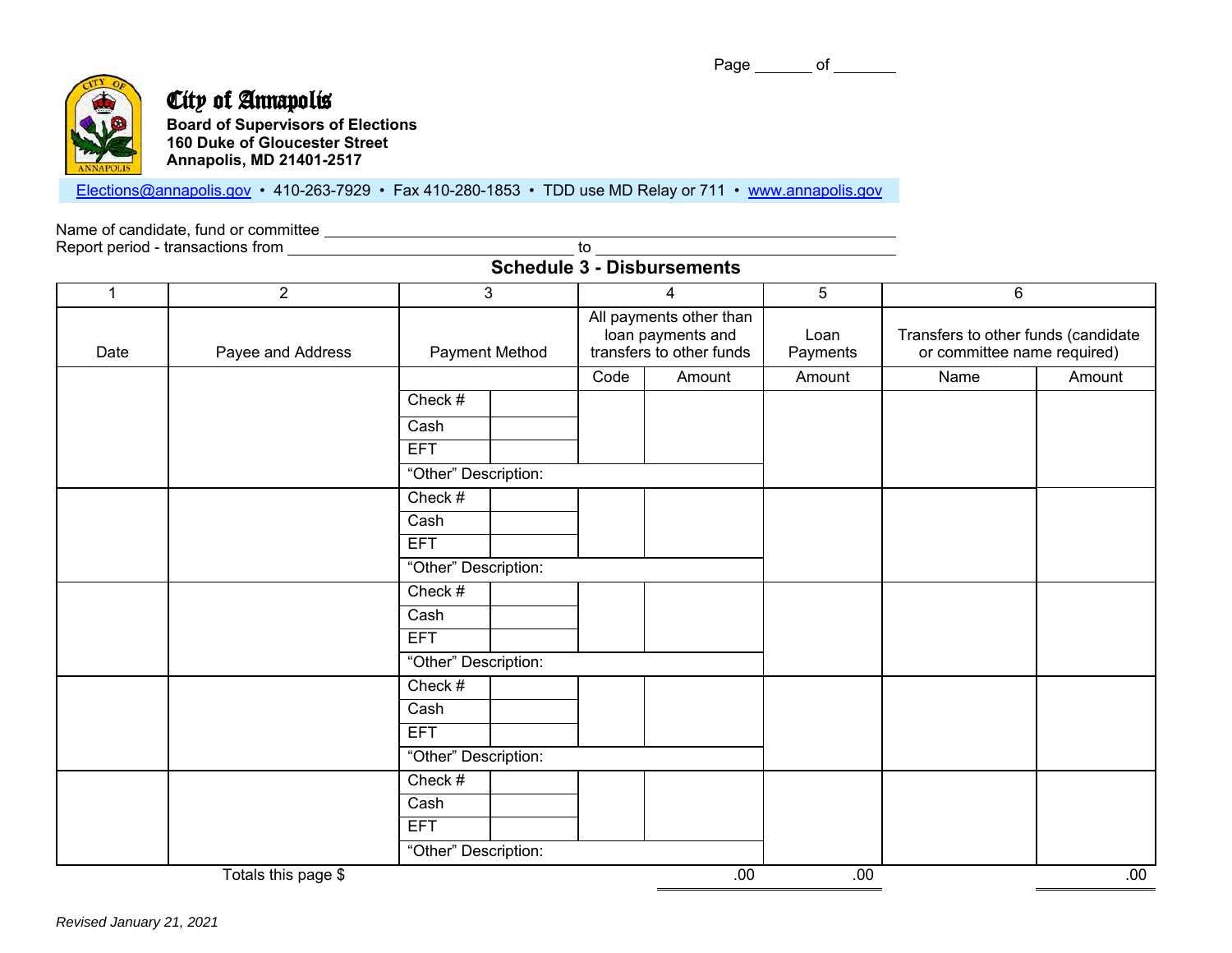

Elections@annapolis.gov • 410-263-7929 • Fax 410-280-1853 • TDD use MD Relay or 711 • www.annapolis.gov

Name of candidate, fund or committee

Report period - transactions from to

### **Schedule 4 - Outstanding Obligations as of End of Report Period**

| $\mathbf 1$      | $\overline{2}$                                     | $\mathbf{3}$       | $\overline{4}$ |
|------------------|----------------------------------------------------|--------------------|----------------|
| Name and address | Description of debt<br>(Loans, unpaid bills, etc.) | Date debt incurred | Amount         |
|                  |                                                    |                    |                |
|                  |                                                    |                    |                |
|                  |                                                    |                    |                |
|                  |                                                    |                    |                |
|                  |                                                    |                    |                |
|                  |                                                    |                    |                |
|                  |                                                    |                    |                |
|                  |                                                    |                    |                |
|                  |                                                    |                    |                |
|                  |                                                    |                    |                |
|                  |                                                    |                    |                |
|                  |                                                    |                    |                |
|                  |                                                    |                    |                |
|                  |                                                    |                    |                |

Total this page \$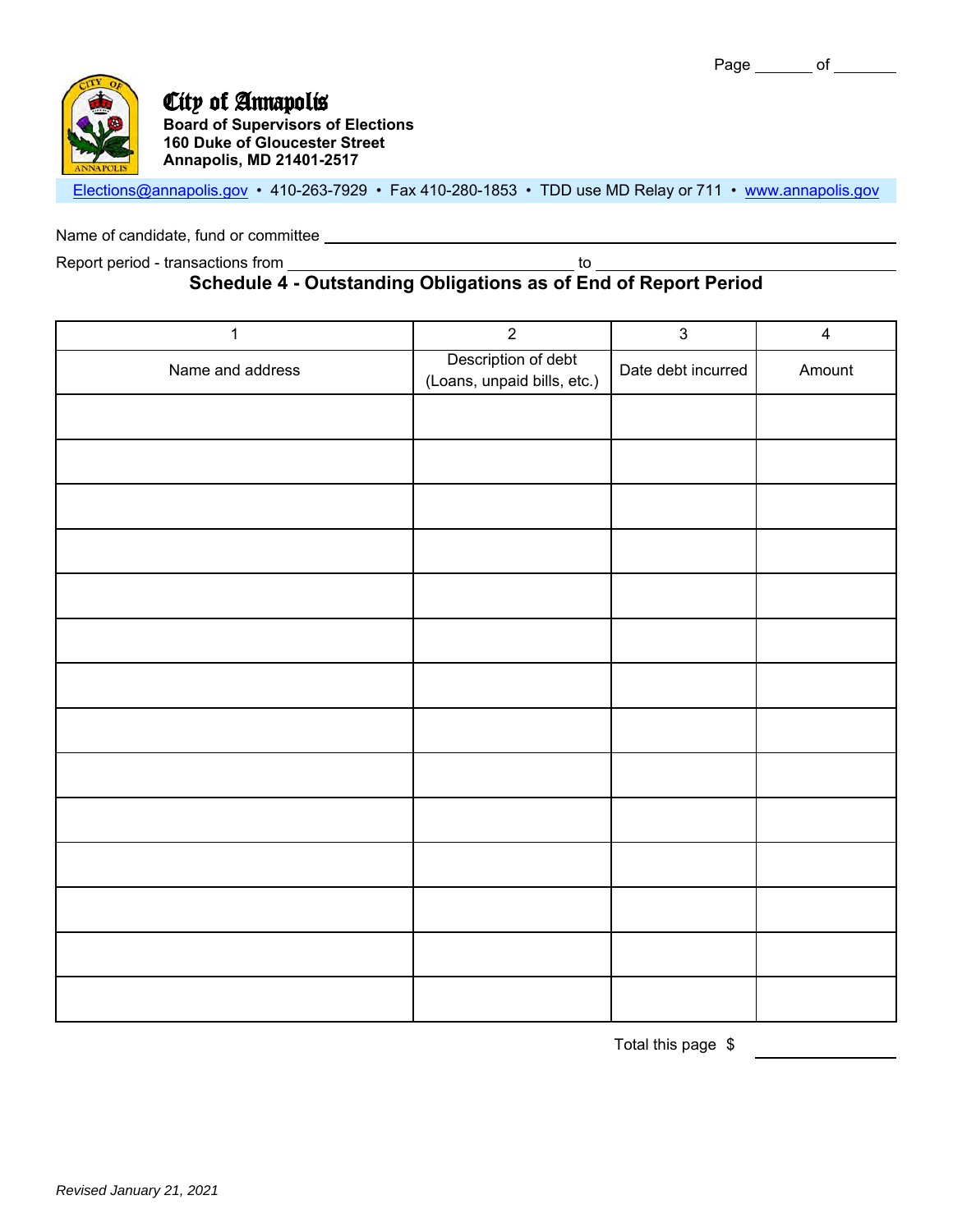

Elections@annapolis.gov • 410-263-7929 • Fax 410-280-1853 • TDD use MD Relay or 711 • www.annapolis.gov

Name of candidate, fund or committee **conditional and constant of conditional condition** 

Report period - transactions from to

## **Schedule 5 - In-kind Contributions**

| $\mathbf{1}$ | $\overline{2}$                  | $\mathbf{3}$                           | $\overline{\mathbf{4}}$                          |
|--------------|---------------------------------|----------------------------------------|--------------------------------------------------|
| Date         | Name and address of contributor | Description of In-kind<br>Contribution | Fair Market Value (during<br>this report period) |
|              |                                 |                                        |                                                  |
|              |                                 |                                        |                                                  |
|              |                                 |                                        |                                                  |
|              |                                 |                                        |                                                  |
|              |                                 |                                        |                                                  |
|              |                                 |                                        |                                                  |
|              |                                 |                                        |                                                  |
|              |                                 |                                        |                                                  |
|              |                                 |                                        |                                                  |
|              |                                 |                                        |                                                  |
|              |                                 |                                        |                                                  |
|              |                                 |                                        |                                                  |
|              |                                 |                                        |                                                  |
|              |                                 |                                        |                                                  |

Total this page \$